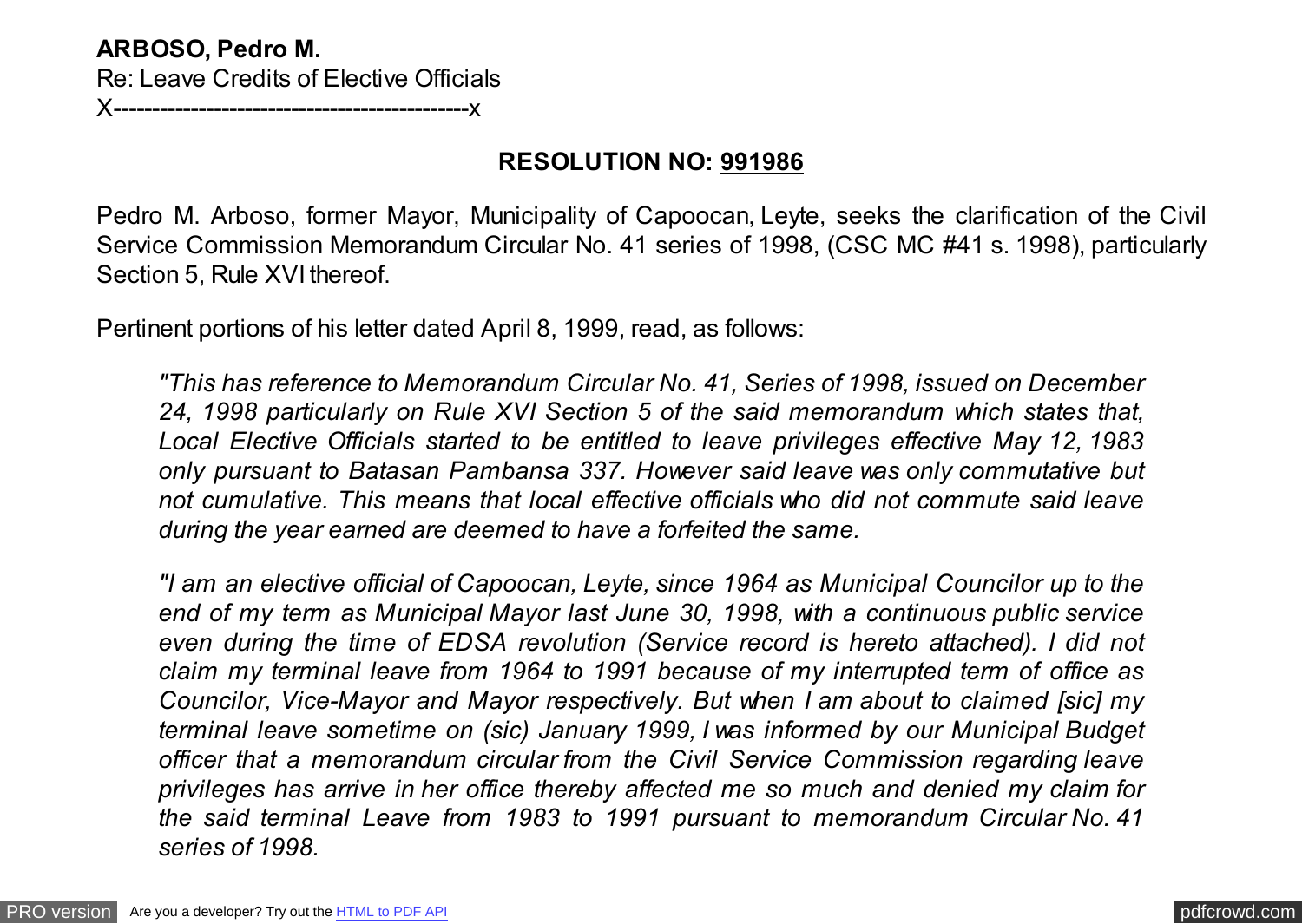*"I have been contemplating that upon my retirement from public service after 34 long years of serving my constituents of Caoocan, Leyte. I will be enjoying the benefits [sic] due to me and possibly put-up a business but only to find out that said benefits dies out.*

*"In this regard, I am appealing to you Chairman de Leon to reconsider the decision for humanitarian and financial reasons and besides the Local Government Unit of Capoocan had already allocated an amount for my Terminal Leave from the General Fund Annual Budget of 1999."*

## x x x

Records show that Arboso rendered service in the Municipality of Capoocan, Leyte, as follows:

| Service              | Position         | Salary             |
|----------------------|------------------|--------------------|
| 11/3/64 to 01/02/80  | <b>Municipal</b> | P 50.00/session    |
|                      | Councilor        | P 150.00/session   |
| 02/02/80 to 01/02/88 | Vice Mayor       | P 150.00/session   |
|                      |                  | P 200.00/session   |
| 03/03/88 to 12/30/89 | Mayor            | P 37,292.00/annum  |
| 01/01/90 to 12/30/90 | Mayor            | P 41,328.00/annum  |
| 01/01/91 to 12/30/91 | Mayor            | P 74,932.00/annum  |
| 01/01/92 to 12/30/93 | Mayor            | P 106,523.52/annum |
| 01/01/94 to 12/30/94 | Mayor            | P 116,892.00/annum |
| 01/01/95 to 12/30/95 | Mayor            | P 125,292.00/annum |
| 01/01/96 to 12/30/96 | Mayor            | P 137,292.00/annum |
| 01/01/97 to 12/30/97 | Mayor            | P 182,508.00/annum |
| 01/01/98 to 06/30/98 | Mayor            | P182,508.00/annum  |

Relevant to the issue in the instant case is Section 5, Rule XVI of the Revised Rules on Leaves (CSC MC No. 41 series of 1998, dated December 24, 1998), pertinent portions of which read as follows: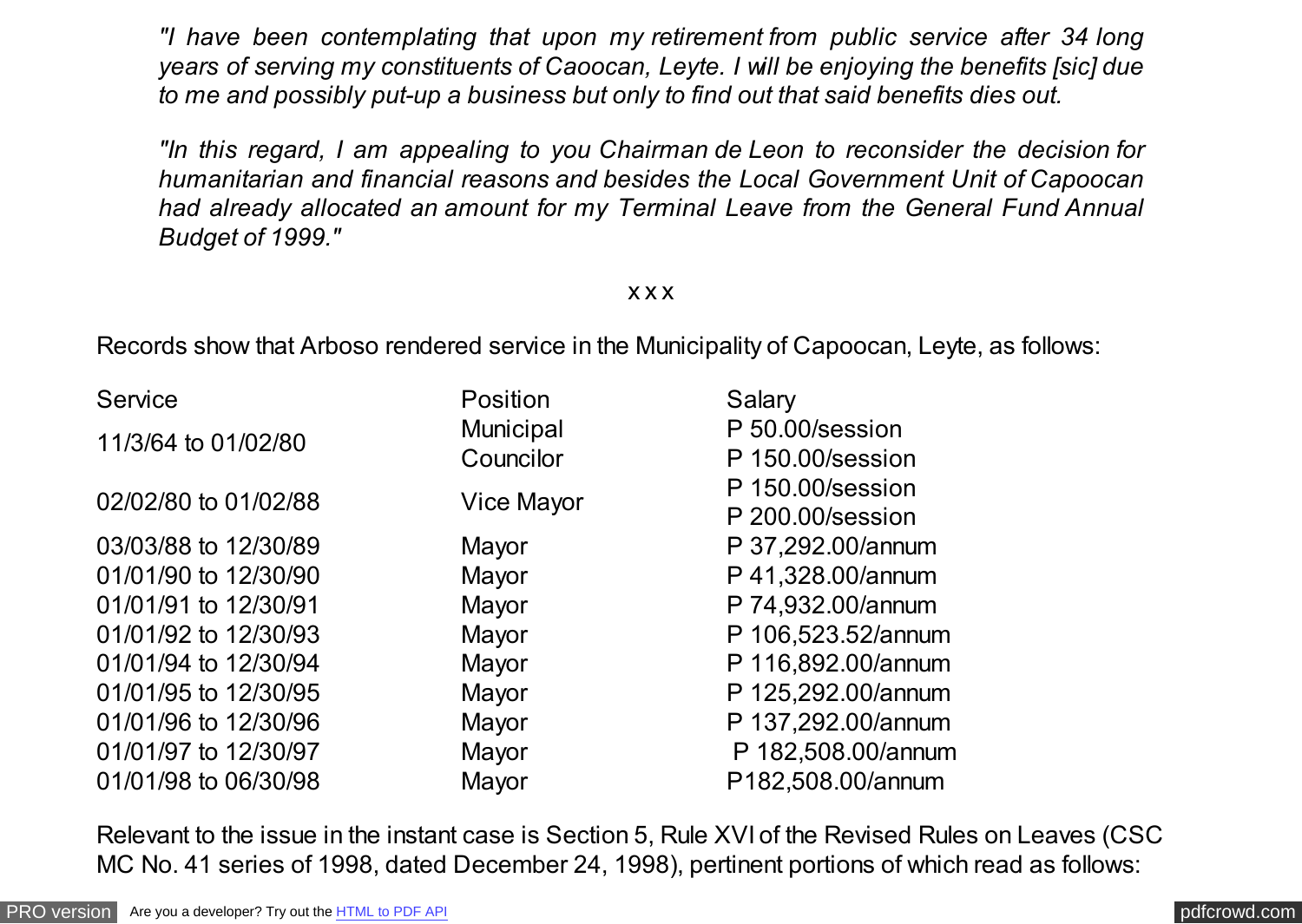*"Sec. 5. Leave credits of local elective officials. - Local elective officials started to be entitled to leave privileges effective May 12 1983 only pursuant to Batas Pambansa 337 (Local Government Code of 1983). However, such leave was commutative but not cumulative. This means that local elective officials ho did not commute said leave during the year earned are deemed to have forfeited the same.*

*"However, starting January 1, 1992, local elective officials shall be entitled to leave privileges as those enjoyed by appointive local officials, including accumulation and commutation thereof." (Emphasis supplied)*

At the outset, it should be stressed that the issue of whether or not local elective officials are entitled to the accumulation and commutation of their leave privileges prior to BP 337 [1983] has already been settled by the court in the negative. The law previous to BP 337 did not provide for the same **(De Villa vs. Mathay [1988], 161 SCRA 290).**

It can also be recalled that the Commission, in the case of **Elpidio Fermin Sr. (CSC Resolution No. 96-3989 dated June 26, 1996)**, ruled that, starting May 12, 1983, the date of effectivity of BP 337, local elective officials are entitled to leave credits including their commutation and accumulation, like appointive officials and employees in the government service. This finds support in **Section 47 of Batas Pambansa 337 (Local Government Code of 1983)**, which provides as follows:

*"Sec. 47. All elective local government officials shall be entitled to whatever leave credits are granted to appointive officials under existing laws, and the commutation of the money value thereof." (Underscoring supplied)*

However, not all elective officials were entitled to said privileges. Only those elective local government officials receiving compensation may enjoy commutation and accumulation of their leave privileges. This was elucidated by the Commission in Rufino J. Mamonong **(CSC Resolution No. 93-2189 dated June 21, 1983)**, where it held as follows: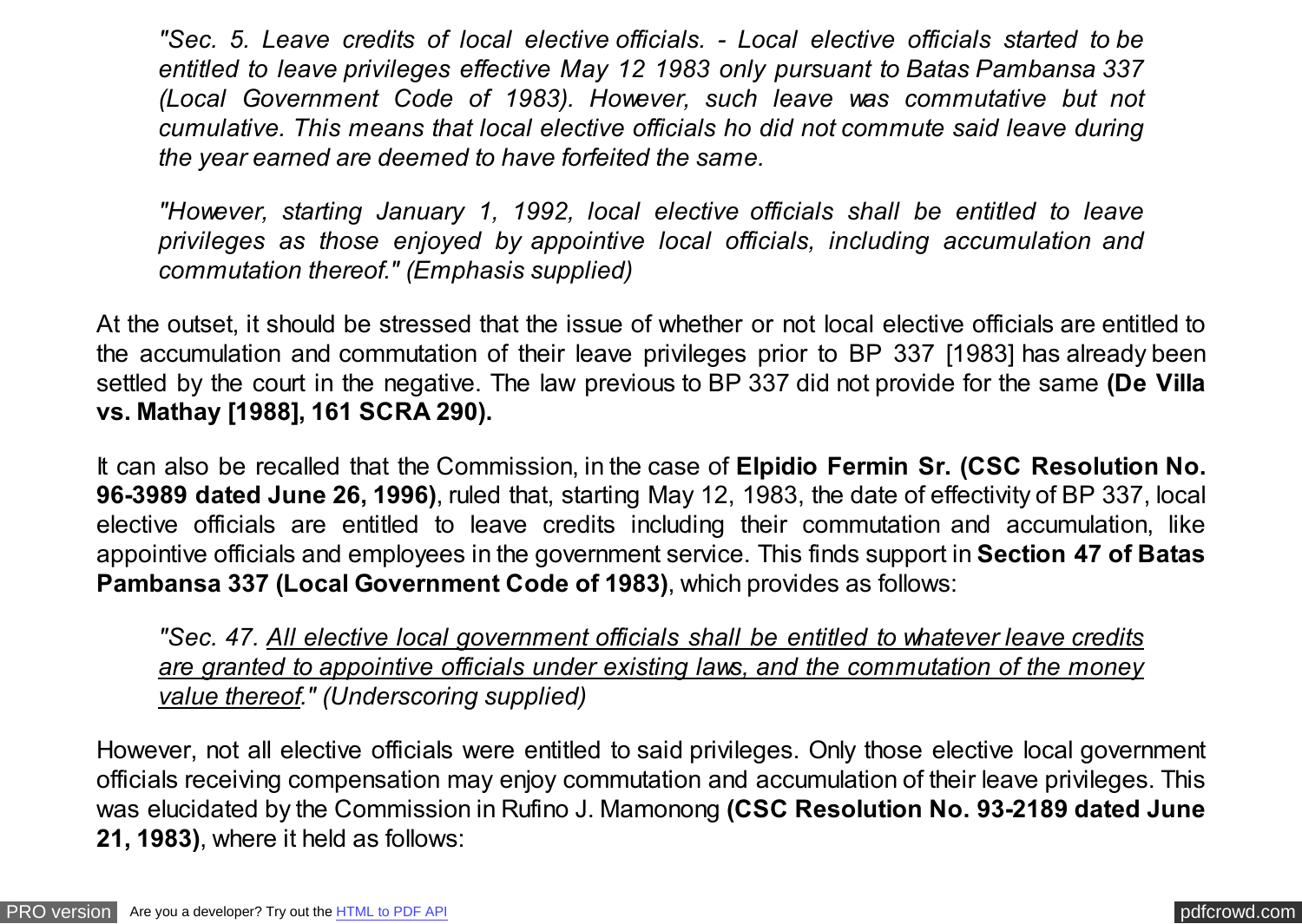*"The above provision implies that all local elective officials including Punong Barangay/Barangay Captain are entitled to leave privileges such as sick leave, vacation leave, maternity leave and other leaves which are granted to appointive officials.*

*"However, Section 3 of Rule XV of the Implementing Rules and Regulations of Batas Pambansa 337 (BP # 337: The Local Government Code of 1983) further provides:*

*`Sec. 3. Leave Priviliges of Elective Local Officials. - All elective local government officials are entitled to leave privileges, including commutation of their leave under the following conditions:*

*'(a) Those paid on salary basis shall be entitled to leave with pay in accordance with Section 4 of this Rule;*

*'(b) Those paid on per diem basis shall be entitled to the money value corresponding to the number of session held during their leave of absence ; and,*

*'(c) Those serving without compensation are also entitled to leave privileges but without pay. '(Emphasis supplied)*

*"Furthermore, Memorandum Circular No. 83-21 dated June 6, 1983 of the then Ministry of the Local Government provides:*

*`1. Pursuant to Section 47 and 53 of BP 337, all elective officials are entitled to leave privileges including commutations of these leaves under the following conditions:*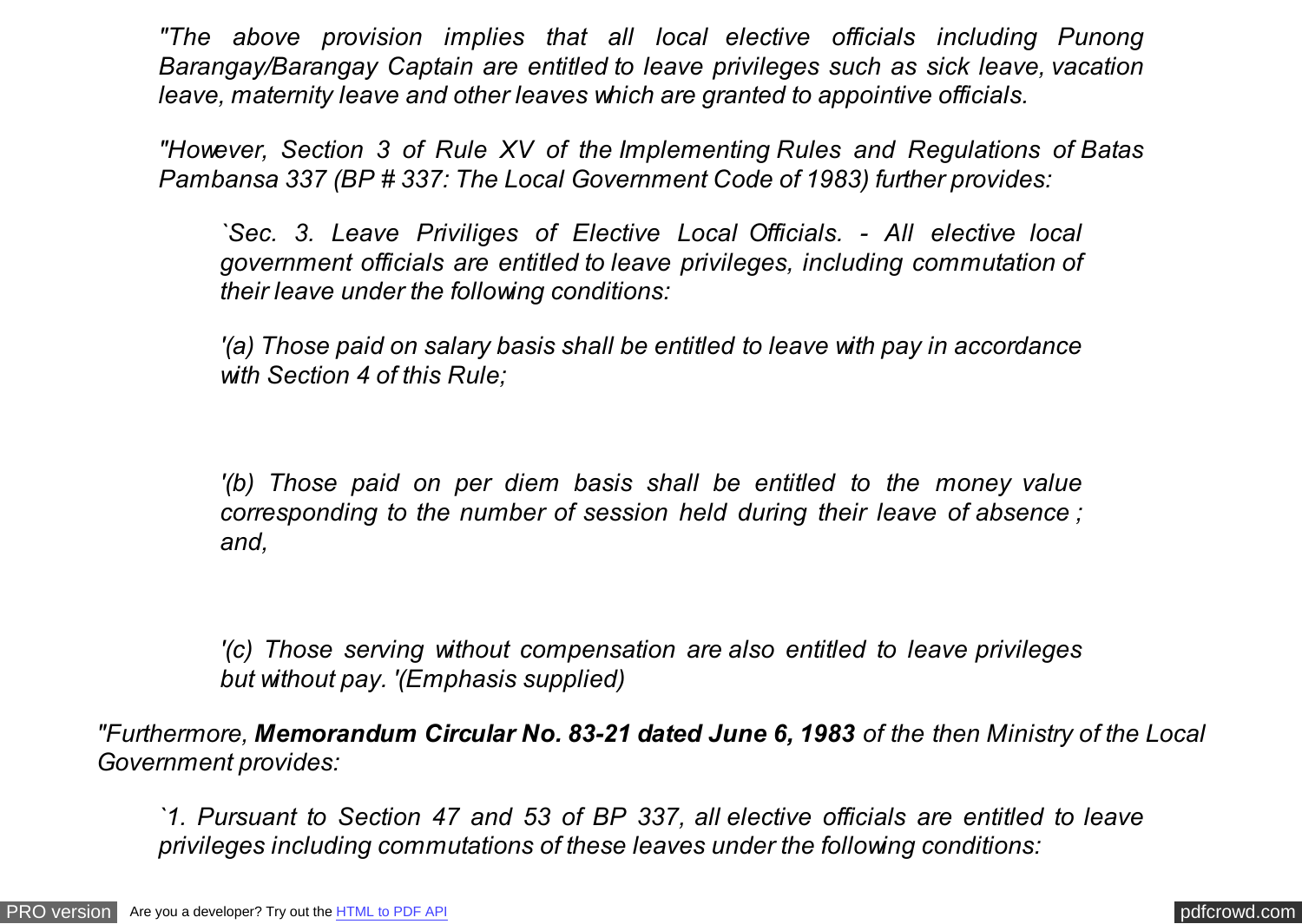*`(a) Those with regular salaries will enjoy their leave with pay;*

*`(b) Those whose salaries and/or compensations are computed on per diem basis shall enjoy the money value of their leaves based on whatever are legally due them during the period of leave applied or enjoyed; and,*

*`(c) Those without pay are entitled to leave privileges but however, there shall be no commutation of the money value of their leaves.'*

*"From that aforequoted provisions, it is clear that while a Punong Barangay/Barangay Captain is entitled to vacation and sick leave, it does not allow commutation thereof. Such leave privileges cannot be monetized considering the fact that a Barangay Captain does not receive compensation. The rules and regulations recognized the leave privileges of those local elective officials serving without compensation but does not however allow the commutation of the money value thereof. Hence, leave credits earned by Mamonong during his tenure as Barangay Captain which were not utilized in the years earned are already deemed forfeited and considered lost." (Underscoring ours)*

*Notwithstanding the foregoing, the Commission is of the view that local elective officials who are entitled to receive compensation shall leave privileges with pay or the commutation thereof. And the moment they earned leave credits, their right to commute is monetary value accrues and becomes not merely an inchoate but substantive one. To disregard their claim to the money value of their earned leaves, to which they are entitled, or to declare the same forfeited shall amount to the outright denial of their vested right to receive the same. This cannot be done without seriously violating the constitutionally guaranteed right of a person to his property without due process of law.*

*The fact that Arboso was merely paid on a per session basis from May 12, 1983 to January 2, 1988 does not deprive him of the monetary value of his*

*accumulated leave for the said period. Records show that he rendered service continuously which necessarily entails attending to the call his constituents even beyond the prescribed working hours, without any remuneration.*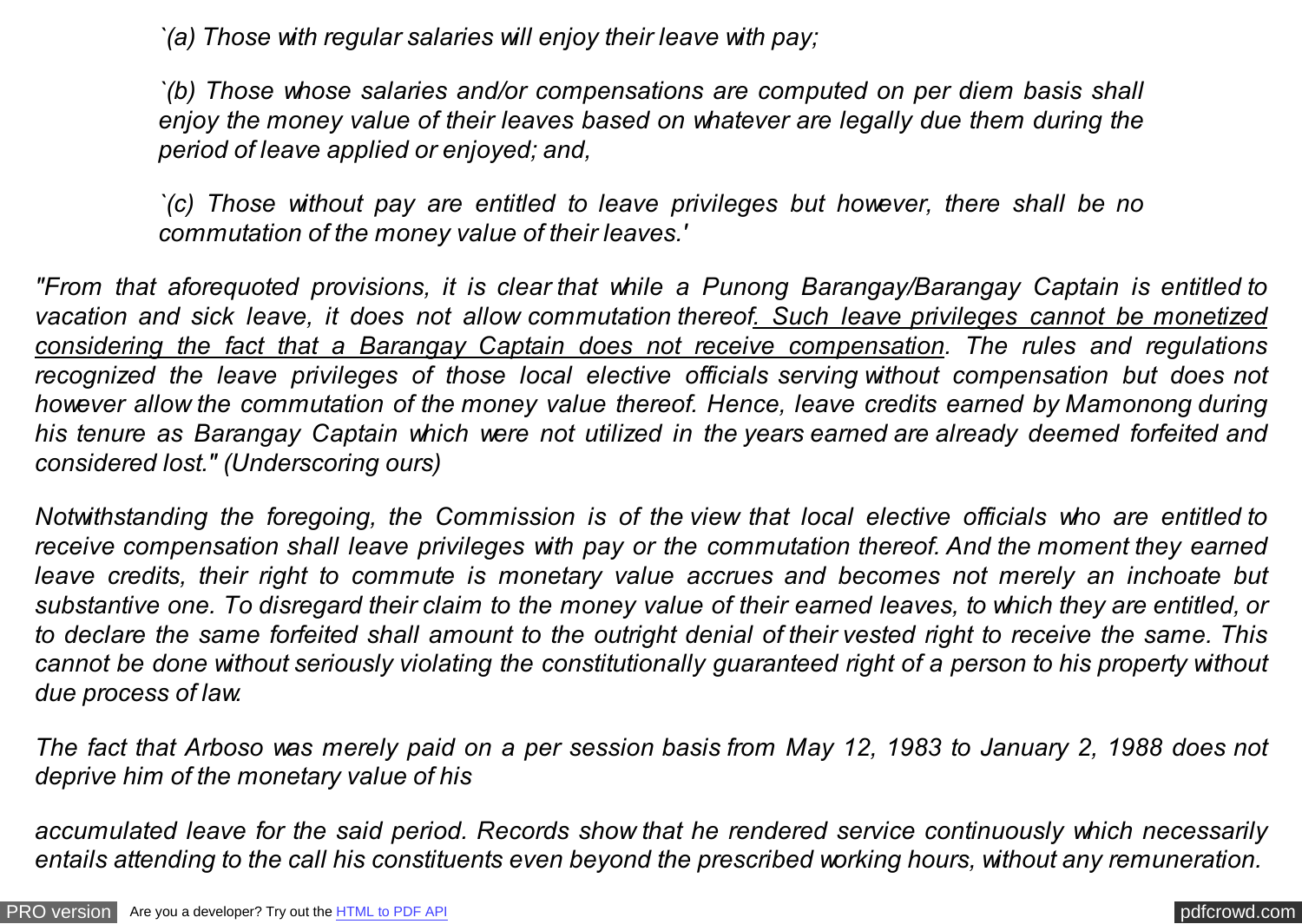*Although the payment for the services he has rendered from May 12, 1983 to January 2, 1988 was labeled as on a per session basis, considering the above premises, the same should be construed as his compensation. What ought to be controlling should be the nature of the remuneration rather than the label attached to it. This principle was explained by the Supreme Court in the case of Government Service Insurance System vs. Civil Service Commission (245 SCRA 179 [1995]), where it ruled as follows:*

#### *x x x*

*"While what respondents Belo and Baradero received were denominated as 'per diem', the amounts received were actually in the nature of compensation or pay. What should therefore be considered as controlling in both cases would be the nature of renumeration, not the label attached to it.*

## *x x x*

*"On the other hand, a per diem could rightfully be considered a compensation or renumeration attached to an office. Under the circumstances obtaining in the case of respondent Belo the pier diems were in the nature of compensation or enumeration for her services as Vice Governor of the Province of Capiz, rather than as reimbursement for incidental expenses incurred while away from her home base. In connection with this, it is important to lay stress to the following facts:*

*'1. Petitioner rendered service to the government continuously from January 25, 1972 to February 1, 1988 as Vice Governor of the Province of Capiz. During the portion of a holdover-period, i.e. from December 31, 1976 to January 11, 1979, payment of her services to the government was through per diems for every regular or special session of the Sangguniang Panlalawigan attended.*

*'2 The CSC noted that: [F]ormer Vice Governor Belo was on full time basis when she served*�*on a hold-over capacity*�*As such provincial official she is (sic) legally and factually on call by the provincial people and the province more than eight hours a day, or at any time of the day beyond the prescribed working hours.*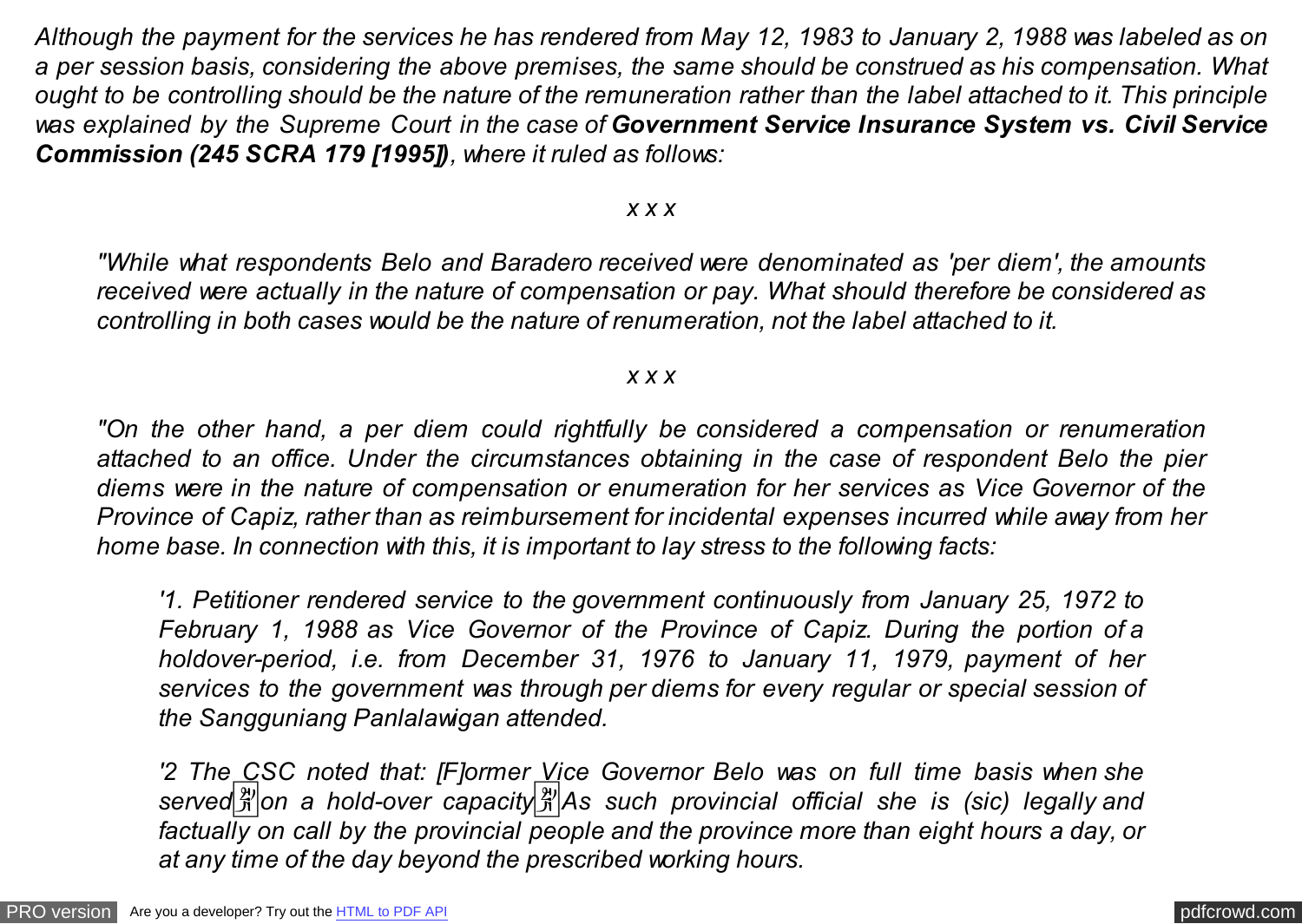*'3 She received no other forms of renumeration during the disputed period." (Emphasis supplied)*

*Considering that Arboso served as Councilor, Vice Mayor and Mayor when BP 337 took effect and that he received compensation for services rendered as elective official, he is, therefore, entitled to receive the monetary value of his accumulated leave corresponding to the period from the effectivity of BP 337 (May 12, 1983) to June 30, 1998 his last day of service.*

*WHEREFORE, the Commission holds and so rules that Pedro M. Arboso is entitled to the monetary value of his terminal leave.*

*Quezon City, SEPT. O3, 1999*

# *(Sgd.) CORAZON ALMA G. DE LEON Chairman*

*(Sgd.) THELMA P. GAMINDE (Sgd.) JOSE F. ERESTAIN, JR. Commissioner Commissioner*